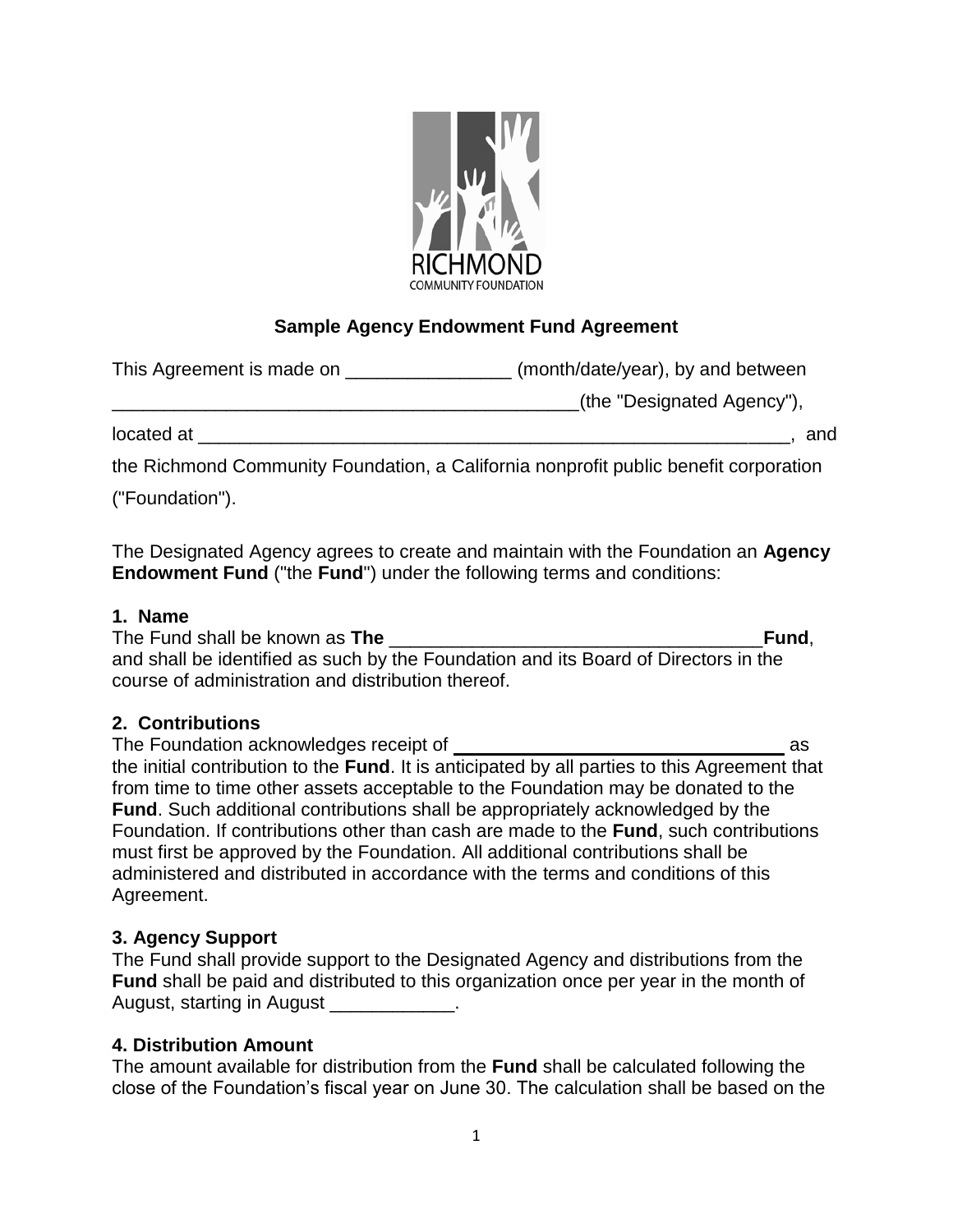average ending balances of the **Fund** over the past 20 quarters, or if the **Fund** has not existed for 20 quarters, on the average ending balances of the **Fund** on June 30 for as many prior quarters as the **Fund** has existed. Currently, the Foundation's "*Spending Policy*" objective is to distribute up to 5% of the average ending balance of the **Fund**, as calculated above. Distributions shall not commence until the **Fund** has been invested for one complete fiscal year – July 1 to June 30. Please note that the Foundation may change the *Spending Policy* from time to time at its sole discretion.

#### **5. Fund Assets**

It is understood and agreed by all parties that all assets contributed to the **Fund** shall become an irrevocable gift to the Foundation and legal control and responsibility for the **Fund** rests with the Foundation. In carrying out such responsibilities, the Foundation shall hold, manage, invest, and reinvest the **Fund**, and shall collect the income and shall pay and disburse monies from the **Fund** to the Designated Agency in accordance with this Agreement and the policies of the Foundation.

#### **6. Variance Power**

The undersigned acknowledges that the Board of the Foundation has the power and the duty to modify any restriction or condition on the distribution of funds for any specified charitable purpose or organization, if, in the sole judgment of the Foundation's Board, (without approval of any participating trustee, custodian or agent), such restriction or condition becomes, in effect, unnecessary, incapable of fulfillment or inconsistent with the charitable needs of the community or area served.

## **7. Responsibilities**

The Foundation shall assume responsibility for check writing, bookkeeping, investment management, tax reporting, auditing, and furnishing to the Designated Agency, quarterly reports of all **Fund** income and expenses.

## **8. Fund Investment**

The Fund's assets may be combined with other Foundation assets for investment purposes. However, the Foundation shall keep separate accounts of this Fund, and investment returns (including interest, dividends and capital appreciation) on the Fund's assets shall inure to the benefit of the Fund.

## **9. Administrative Fees**

The Foundation shall charge the **Fund** an annual administrative fee, which shall be based upon the prevailing Administrative Fee Schedule of the Foundation. The fee is intended to cover administrative services. If the Directors determine that the actual cost of administering the Fund exceeds the fee set forth by the prevailing Administrative Fee Schedule, the Directors may set a different administrative fee based on such actual costs.

Fees for management of **Fund** assets by outside investment managers shall be deducted at cost from gross income after income is credited to the **Fund** account.